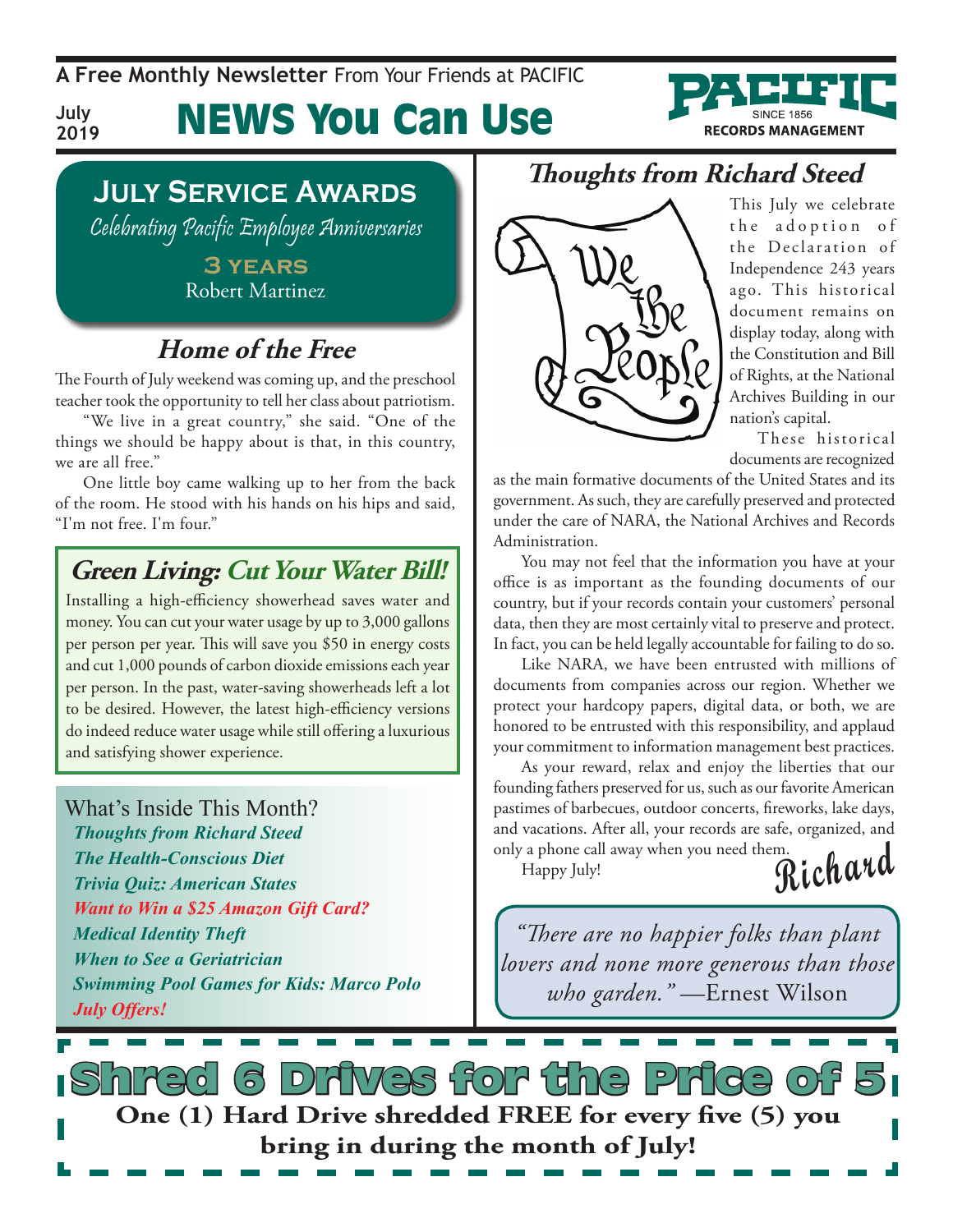### **The Health-Conscious Diet**



You probably already know the basics of being healthy—get good sleep, exercise regularly, don't smoke, maintain a healthy weight, and avoid alcohol. The next step is a simple one. Experts say that eating right can go a long way

towards preventing many diseases. The American Cancer Society estimates that as many as 35 percent of cancer deaths may be related to dietary factors.

What constitutes a healthy diet? Most Americans could stand to ingest fewer carbohydrates—especially unhealthy ones—and more lean proteins. Avoid snacks—we don't need the salt or sugar! Avoid foods that are high in sodium, such as processed foods, deli meats, and canned or packaged soups.

Plant foods appear to be most protective against disease. Yet, according to the Centers for Disease Control, only about 25 percent of adults in the U.S. eat the recommended five or more servings of fruits and vegetables each day. Some experts suggest that eating up to nine servings of fruits and vegetables a day can lower the risk of many diseases. But how do you get that many servings in a day?

Start by taking simple steps to increase your fruit and vegetable intake. Add blueberries to your morning bowl of cereal, add tomatoes and lettuce to your lunchtime sandwich, get veggies on your pizza (or, better yet, just have ONE slice of pizza with a big salad!) If you must snack, then choose fruit over traditional snacks during your day. Pretty soon eating all those good foods will come more naturally and you will be on your way to better health!

### **Trivia Quiz: American States**

To celebrate America's birthday, we've put together this patriotic trivia quiz. How much do you know about this great country of ours?

- 1. There are ten states with more than one word in their name. Four of them start with "New." What are the other six?
- 2. Which two letters of the alphabet begin more state names than any others?
- 3. In what state was the greatest snowfall recorded in one month?
- 4. What state is nicknamed the "Volunteer State?"
- 5. What state is the birthplace of the most U.S. Presidents?
- 6. What was the first state to give women the right to vote?
- 7. What letter of the alphabet does not appear in the name of any state?
- 8. What state was the last admitted to the United States? BONUS: What year was it admitted?
- 9. Which is the least populated state capital in the U.S.?

*Answers on Back Page!* 10. How many U.S. states border Canada?

### **July Holidays and Events**

#### **Daily Observances:**

- 1 National GSA Employee Recognition Day
- 1 Second Half of the New Year Day
- 2 Made in the USA Day
- 3 Compliment Your Mirror Day
- 3 Stay Out of the Sun Day
- 4 Independence Day: The Fourth of July
- 4 Indivisible Day
- 6 International Day of Cooperatives
- 7 Father-Daughter Take a Walk Together Day
- 7 Tell the Truth Day
- 8 International Town Criers Day
- 10 Don't Step on a Bee Day
- 13 Grange Day
- 13 Gruntled Workers Day
- 15 Get Out of the Doghouse Day
- 20 National Woodie Wagon Day
- 20 Toss Away the "Could Have" and "Should Haves" Day
- 21 National Ice Cream Day
- 22 Rat-Catchers Day
- 23 Gorgeous Grandma Day
- 23 Hot Enough For Ya Day
- 24 Cousins Day
- 24 National Drive-Thru Day
- 24 National Tell an Old Joke Day
- 25 National Chili Dog Day
- 27 National Korean War Veterans Armistice Day
- 27 Take Your Houseplants for a Walk Day
- 27 Walk on Stilts Day
- 28 Aunties Day
- 28 Parents Day

#### **Monthly Observances:**

Cell Phone Courtesy Month Disaster Education and Awareness Month Herbal/Prescription Interaction Awareness Month International Blondie and Deborah Harry Month International Women with Alopecia International Zine Month National "Doghouse Repairs" Month National Blueberries Month National Grilling Month National Horseradish Month National Hot Dog Month National Ice Cream Month National Make a Difference to Children Month National Recreation and Parks Month Smart Irrigation Month Women's Motorcycle Month Worldwide Bereaved Parents Awareness Month

The material contained in this newsletter is for informational purposes only and is based upon sources believed to be reliable and authoritative; however, it has not been independently verified by us. This newsletter should not be construed as offering professional advice. For guidance on a specific matter, please consult a qualified professional.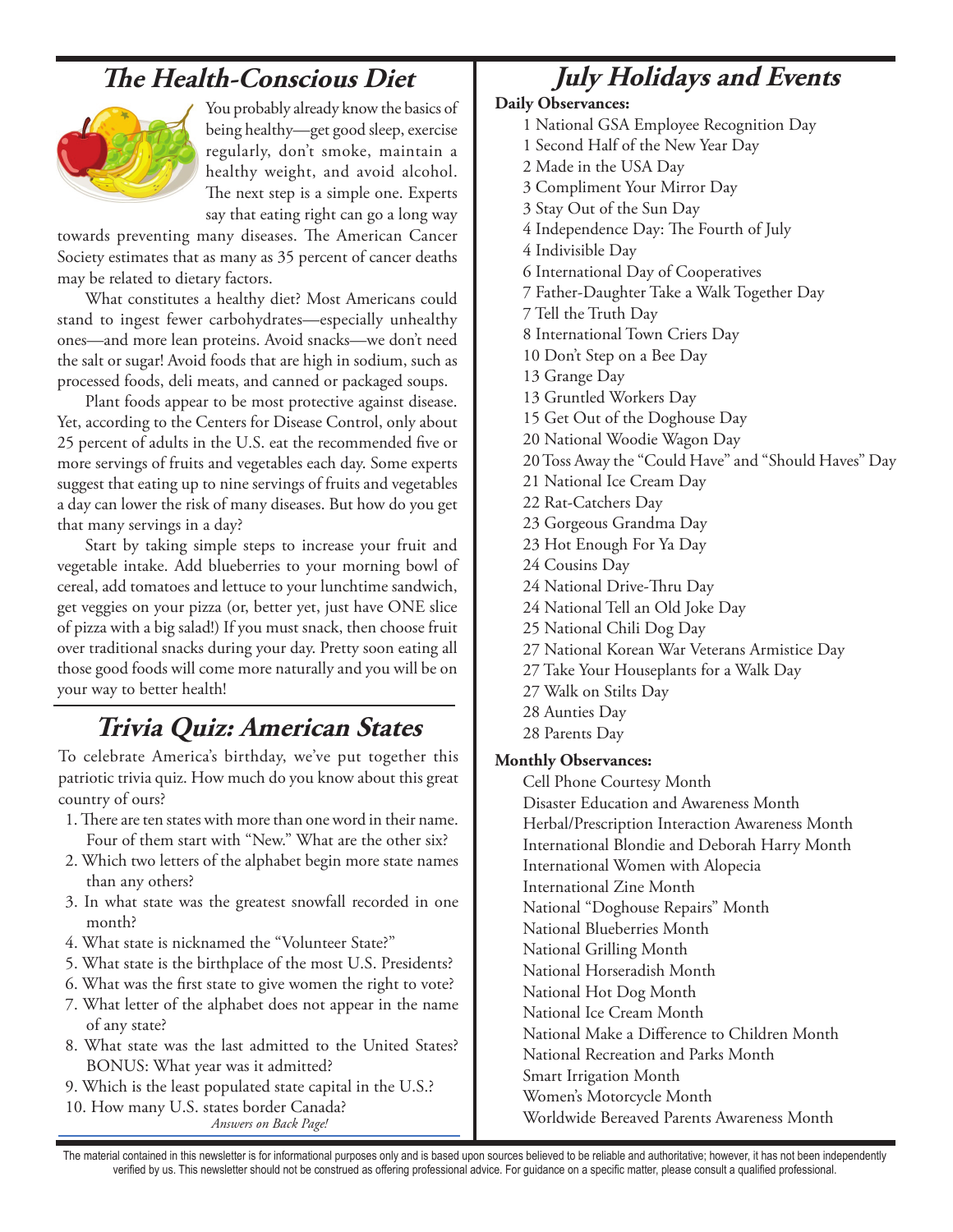## PacBlog

### **Answers to Your Document Storage Questions**

PacBlog is the monthly web log of Pacific Records Storage To read this month's installment, please click the title below.

#### [https://pacific-records.com/answers-to-your](https://pacific-records.com/answers-to-your-document-storage-questions)[document-storage-questions](https://pacific-records.com/answers-to-your-document-storage-questions)

You may also access the PacBlog at the URL below. There you will find this month's installment along with archives of previous installments.

**http://pacific-records.com/category/pacnews**

### **Have A Question For Us?**

We love to hear from all our good friends and clients who enjoy reading our monthly newsletter. If you have a question related to off-site document storage, shredding, media vaulting, or document imaging, please feel free to give us a call or send us an email.

**(888) 893-6054 or info@pacific-records.com**

### **Do You Want To Win A \$25 Amazon Gift Card?**



Each month we'll give you a new challenge of some type. All those who reply with a correct answer are eligible to win. At the end of the month we'll draw a lucky name.

Here is this month's challenge: What vegetable should never be served on a boat?

**Last Month's Answer to:**  *What do you call a basketball player's pet chicken?*

**"A personal fowl!"**

**Last month's Winner: April M. Armendariz Dowling Aaron Incorporated**

Email your answer to **info@pacific-records.com**

### **Summer Smoothies**

The weather is heating up, and nothing beats a cool drink on a hot summer day. Mixing up a smoothie is a perfect way to cool down. Basically, a smoothie is simply a blended mixture of milk, fruit juices, yogurt, sherbet or sorbet, with fruit and ice added. These recipes can get you started. Once you've tried a few, start experimenting with different combinations of fruit and juice. If you are adding fruit, use frozen fruit or freeze fresh fruit in the freezer for about half an hour first. Substitute soymilk for the milk or yogurt for a healthy drink.

#### **Basic Banana Smoothie**

In a blender, combine, 1/2 cup milk, 1 banana, 1/4 cup plain or flavored yogurt, and enough honey to sweeten to taste. Blend until smooth and serve in a chilled glass.

#### **Chocolate Banana Smoothie**

To Basic Banana Smoothie, add two tablespoons chocolate syrup.

#### **Strawberry Banana Smoothie**

To Basic Banana Smoothie, add 1/2 cup frozen strawberries. Also works great with blueberries or raspberries.

#### **Peach Smoothie**

In a blender, combine one cup peeled and sliced peaches, slightly frozen, and 1/4 cup raspberries, also slightly frozen. Add one cup apple or peach juice, 1/2 cup vanilla yogurt or peach sorbet, and toss in a small handful of ice cubes. Blend until smooth.

#### **Chocolate Peanut Butter Smoothie**

Blend together one frozen banana, three tablespoons peanut butter, two tablespoons chocolate syrup, and 3/4 cup milk. Serve in a chilled glass.



"I'm applying for the Information Security position. Here's a copy of my résumé."

# 3 months FREE secure Destruction service

*Get 3 months of free Secure Destruction service when you sign up for a new Secure Destruction account with a one-year agreement. Just mention this coupon! Email info@pacific-records.com for more information.*